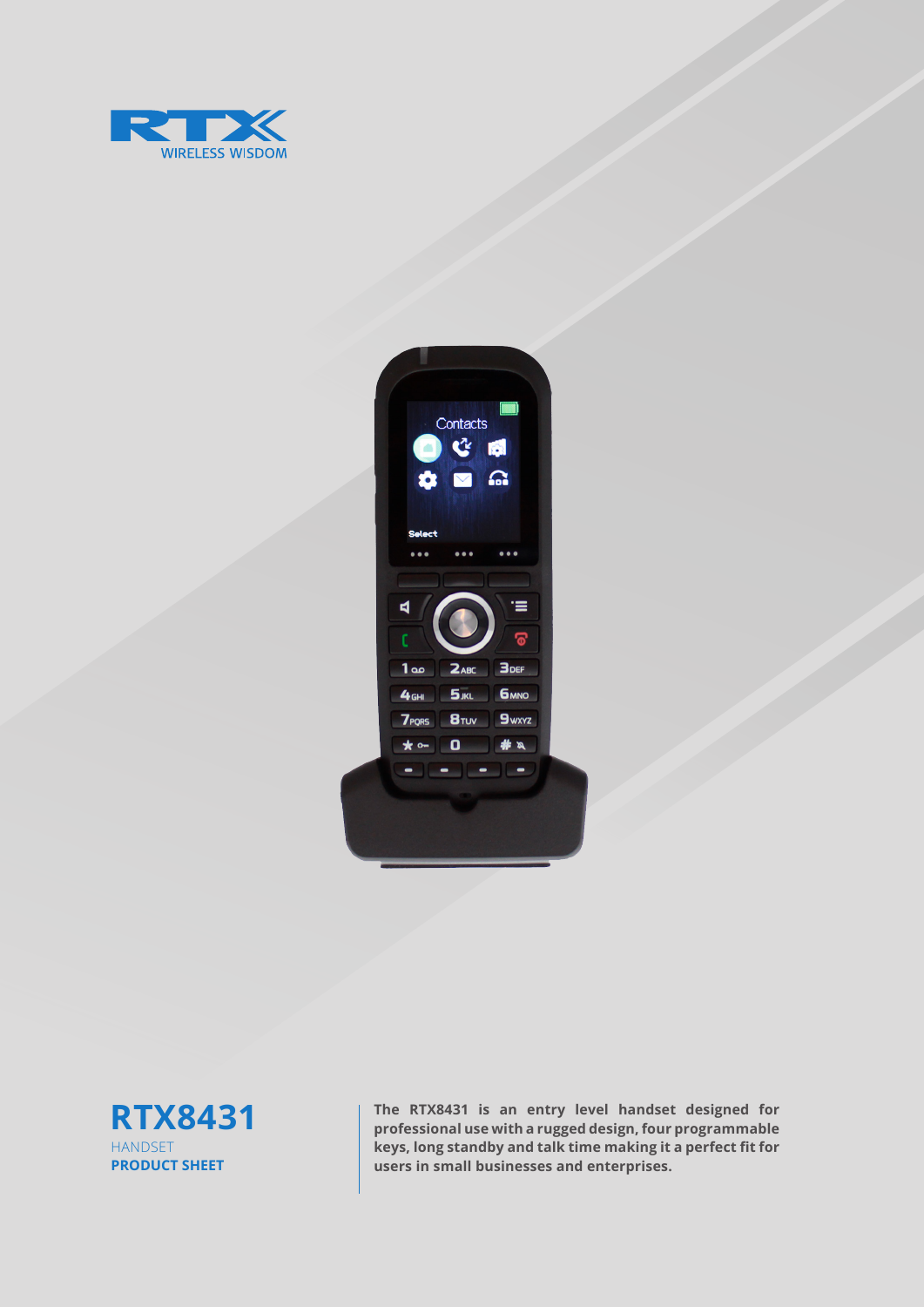### **RTX8431 ENTRY LEVEL HANDSET**

Next generation entry level handset RTX8431 is a cost-efficient handset that covers basic needs for telephone and mobility.

The handset is designed for professional use with a rugged design, four programmable keys, long standby and talk time making it a perfect fit for users in small businesses and enterprises such as offices and retail stores.

#### FEATURES

#### HANDSET

- HD audio support (G.722)
- 1,77'' TFT display, 128 x 160
- Polyphonic ringtones
- Local phonebook
- Central phonebook support
- Headset connector, 3.5mm
- Firmware upgradable over-the-air
- Wideband speakerphone
- 722 codec for HD audio
- 726 codec for standard audio
- Side keys, for volume control and mute
- 4 Programmable keys
- Talk time 22 hours
- Standby time 350 hours
- 1100 mAh Li-ion
- Hard keypad
- Noise reduction

#### CHARGER

- 1A USB Charger
- Compatible with RTX8631 charger

#### ENTRY LEVEL HANDSET

The RTX8431 handset supports 22 hours talk time and 350 hours standby time. It has a 1.77" LCM screen display, programmable keys and uses a Li-ion battery pack.

It supports the following codecs: G711, G726, G722.



*Figure 1: RTX8431 handset in charger*

### PART OF A COMPLETE SOLUTION

The RTX8431 is compatible with the RTX9431 single-cell DECT solution, as well as the RTX8663 multi-cell DECT solution. Making it a flexible product that fits the need for larger range without compromising on voice quality, availability, and security.

In a complete solution, it is possible to connect 20 handsets to 12 repeaters and 2 base stations. In this system it is possible to connect headsets to achieve even more mobility. By combining several devices into one system the range extends and it is possible to support up to 20 calls per system.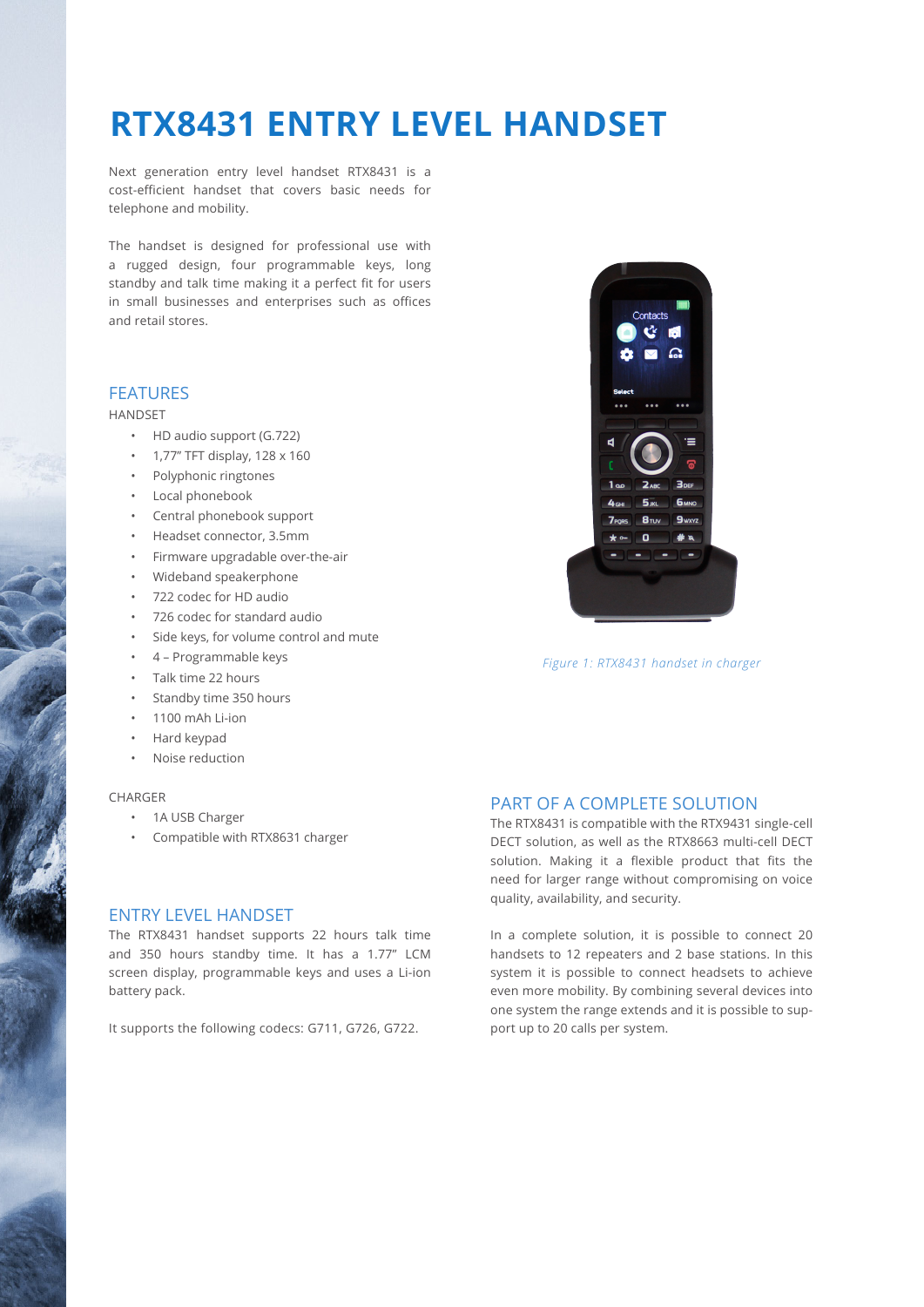## **TECHNICAL SPECIFICATIONS**

| <b>BOX CONTENT</b>              | • HD audio support (G722)<br>· 1,77" TFT display, 128 x 160 pixels<br>• Polyphonic ringtones<br>• Local phonebook<br>• Central phonebook support<br>• Headset connector, 3.5mm<br>· Firmware upgradable over-the-air<br>• Wideband speakerphone<br>· 1 RTX8431 handset<br>• 1 li-ion battery<br>• 1 battery cover<br>• 1 table charger<br>• AC adaptor<br>· Safety sheet |
|---------------------------------|--------------------------------------------------------------------------------------------------------------------------------------------------------------------------------------------------------------------------------------------------------------------------------------------------------------------------------------------------------------------------|
| <b>AUDIO</b>                    | · G722 codec for HD audio<br>G726 codec for standard audio<br>$\bullet$<br>• HD audio speakerphone<br>• HAC compliant                                                                                                                                                                                                                                                    |
| <b>TFT COLOR DISPLAY</b>        | $-1,77"$<br>· 128 x 160 pixels<br>· 64k colour                                                                                                                                                                                                                                                                                                                           |
| <b>KEYPAD</b>                   | · 31 keys total<br>· 3 soft keys<br>· 5-way navigation key<br>• ON- and OFF-hook keys<br>• Key lock and auto key lock<br>• 4 programmable keys                                                                                                                                                                                                                           |
| <b>HEADSET JACK</b>             | $\cdot$ 3.5mm                                                                                                                                                                                                                                                                                                                                                            |
| <b>SIZE AND WEIGHT</b>          | $\cdot$ Size: 123 x 46 x 21mm (H x W x D)<br>• Weight: 98g including batteries                                                                                                                                                                                                                                                                                           |
| <b>DECT</b>                     | • Frequency bands:<br>- 1880 - 1900MHz (EU)<br>1910 - 1930MHz (LATAM)<br>$\overline{\phantom{a}}$<br>$-1920 - 1930 MHz (US)$<br>Power levels: 4<br>٠<br>· Two antennas<br>• Encryption supported<br>• 1 system registration                                                                                                                                              |
| <b>RINGER</b>                   | · 6 ringer melodies, 6 levels<br>· Silent ringer<br>• Volume control<br>• Alerting volume, adjustable (low battery, low coverage)                                                                                                                                                                                                                                        |
| <b>CALL FEATURES</b>            | · Call list with 20 entries (All, received, outgoing, missed)<br>Redial from call list<br>٠<br>Speed dial<br>• Central phonebook support (one LDAP server)<br>Local phonebook with 50 entries (1 number/name)<br>$\bullet$<br>Date and time in Idle display<br>• DND support<br>• CFU/CFB/CFx support<br>Call waiting<br>$\bullet$<br>Conference call                    |
| <b>PERFORMANCE</b>              | • Talk time: 22H(NB), 14H(WB)<br>Standby time: 350 HOURS<br>Battery type: Li-Ion, 1100MAH<br>· Range:<br>- Indoor: 50M<br>- Out-door: 300m                                                                                                                                                                                                                               |
| <b>ENVIRONMENTAL CONDITIONS</b> | • IP20 housing<br>Operating conditions: 0-55 degrees<br>$\bullet$<br>Charging: 5-45 degrees<br>$\bullet$                                                                                                                                                                                                                                                                 |